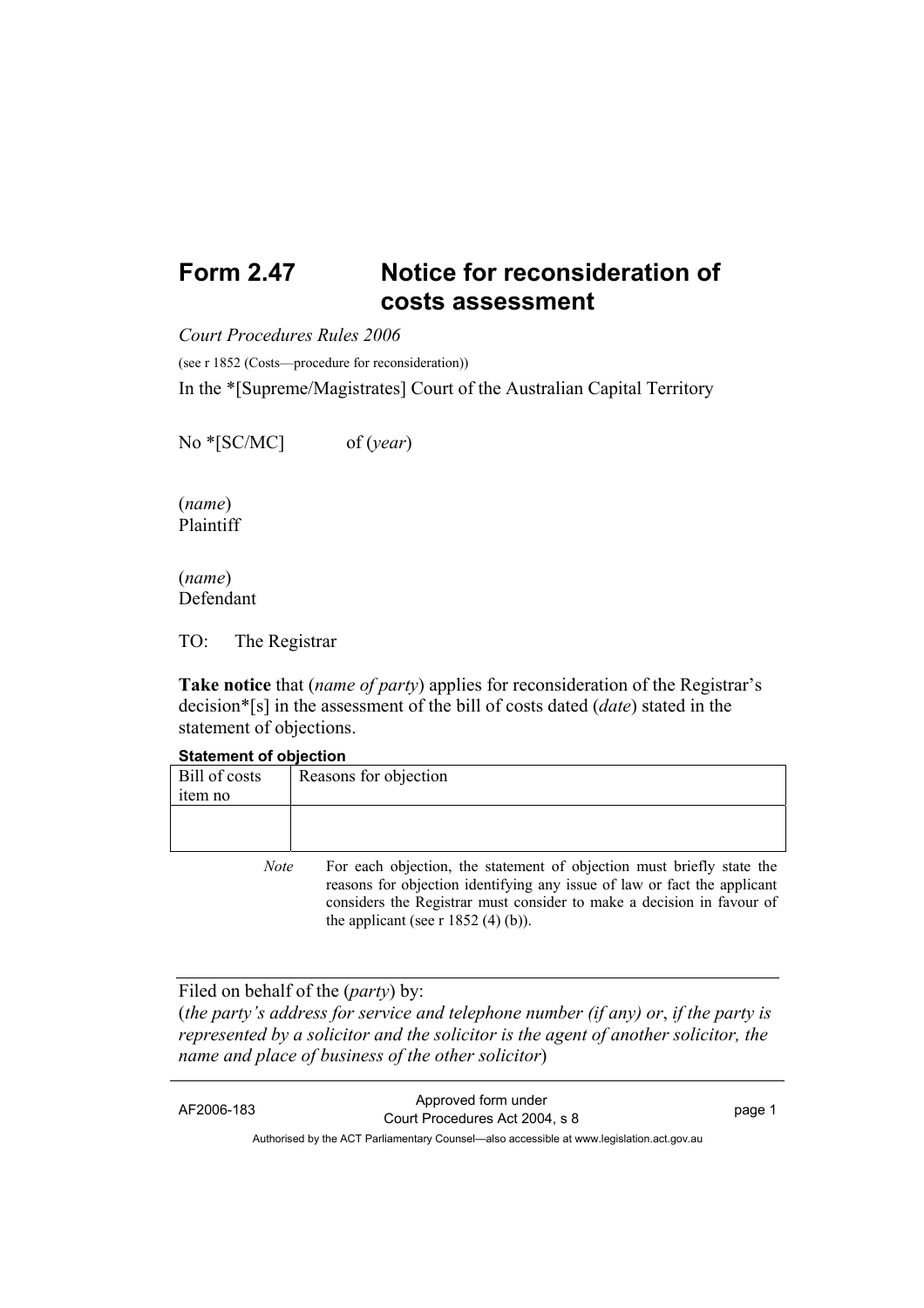Date:

(*signature of party/party's solicitor*) (*name of party/party's solicitor*)

This notice and statement of objection must be served on (*name of party/parties on whom notice must be served under r 1852 (5)*). A party on whom the statement is served may, not later than 14 days after the day the statement is served on the party, file in the court and serve a reply to the statement of objection.

*Note* See r 1853 (Costs—reply to objection on reconsideration).

*\*omit if, or whichever is, inapplicable*